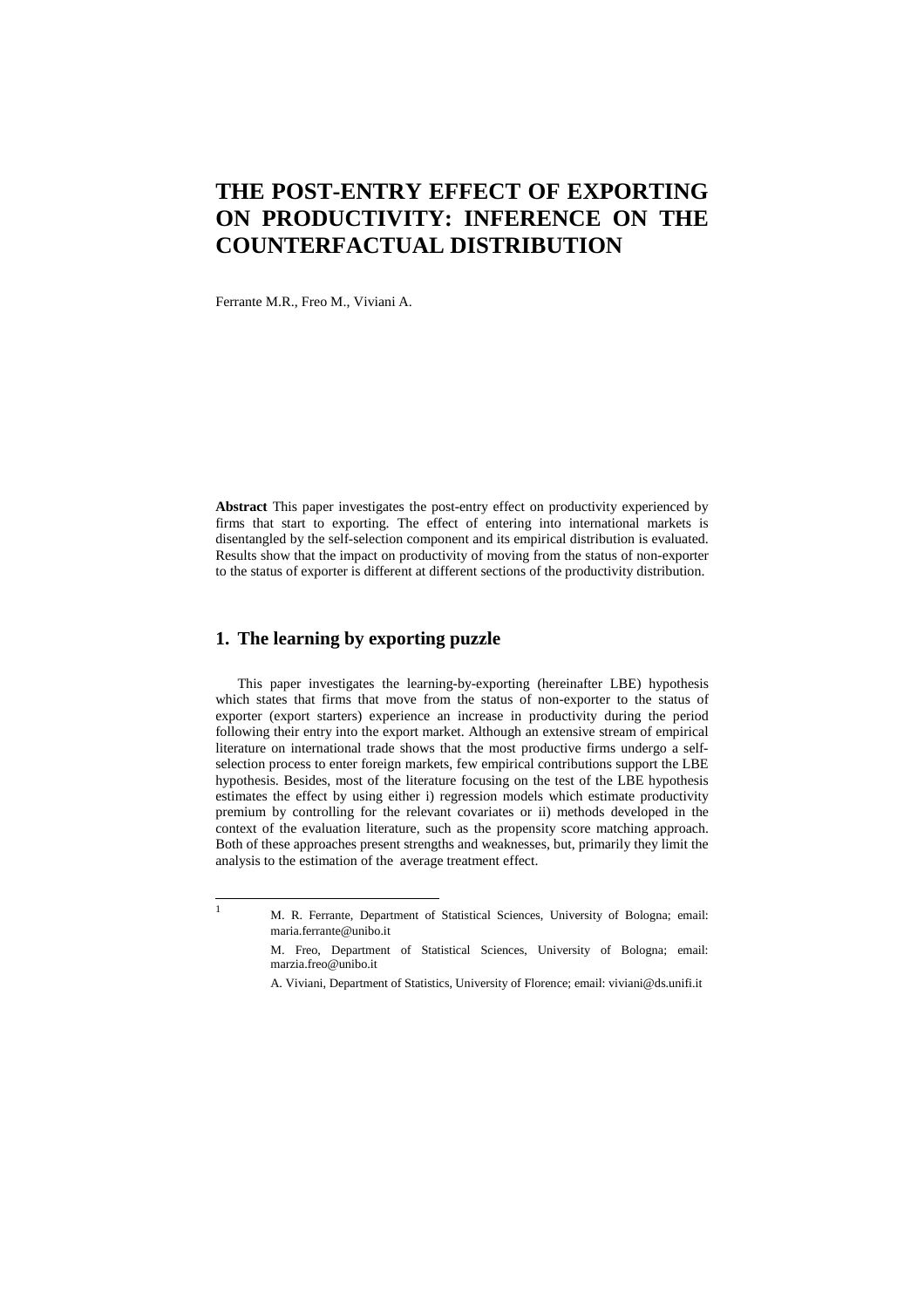In this paper, by operating in the context of the impact evaluation, we extend the focus to differences observed in the whole distribution of the productivity and not only at differences at the mean levels. We estimate the whole distribution of the net productivity premium caused by the entrance into the international markets, where "net" refers to the premium actually imputable to LBE. We disentangle the (raw) LBE premium from the component due to differences in the structural composition among the groups of export starters, firms operating in the domestic market for the whole period considered (domestics) and firms that entered international markets before the considered period and continue to export (incumbents). In order to make inference on counterfactual distribution we adopt the Quantile Decomposition (QD) approach (Chernozhukov et al., 2012). We obtain the estimate of the post-entry effect distribution by comparing the observed productivity distribution of the export starters group to the productivity distribution of its counterfactual.

The analysis is based on a newly available panel data set of firms recently developed jointly by the Italian National Institute of Statistics (Grazzi et al., 2009). This data set contains firms' micro-data for the period 1998 through 2007, and it has been realised by matching different census and sample surveys of the firms. This very rich longitudinal firm-level data allow for the solving of potential endogeneity problems and the proper evaluation of the causal effect of exporting on the performance of firms by also dealing with the self-selection bias.

## **2. Main findings**

According to expectations, the raw TFP premiums for exporters, both incumbents and starters, are large and persistent before and after the treatment period, at least in the bottom section of the TFP distribution (Table 1, raw differences). We estimate the net TFP premium obtained by removing the selection bias from the raw premium. More specifically, from the perspective of the decomposition approach, the difference of the TFP across groups measures the *raw* export premium, and it can be decomposed into two parts: the component owing to characteristics that may be interpreted as the effect of self-selection on observables and the component owing to coefficients that may be interpreted as the estimate of the treatment effect. To investigate the performance of starter firms in the post-entry period, we pose the treatment time at t=0 and focus on four post-entry periods denoted by  $t=0+j$  for  $j=1,2,3,4$ . The first step of the QD approach consists of estimating quantile regression models and explaining raw TFP for the different groups. With this aim, we specify the following  $\tau - th$  quantile regressions model that we estimate over each group  $(g = s,d,i)$ :

$$
Y_{i_{gj}} = \alpha^{g}(\tau) + \sum_{k=1}^{2} \beta_{k}^{g}(\tau) \, IND_{i_{g,k}} + \sum_{l=1}^{3} \gamma_{l}^{g}(\tau) \, REG_{i_{g,l}} + \eta^{g}(\tau) Z_{i,g-2} + u_{i_{gj}}
$$

where  $Y_{i,j}$  is the TFP level at time *j* of firm *i*, which belongs to group *g*; *IND*<sub> $i<sub>g,k</sub>$  are two</sub> out of three dummies indicating the principal industry group to which firm *i* of the group *g* belongs at year 1999; *REG*<sub>*ig,l*</sub> are three out of four dummies indicating the macro-area in which the firm *i* of the group *g* is located at year 1999;  $Z_{i,s-2}$  is the vector of observable covariates that control for selection bias, that is the pre-entry raw productivity level ( *TFP*−<sup>2</sup> for firm *i* at fixed time *t*=-2).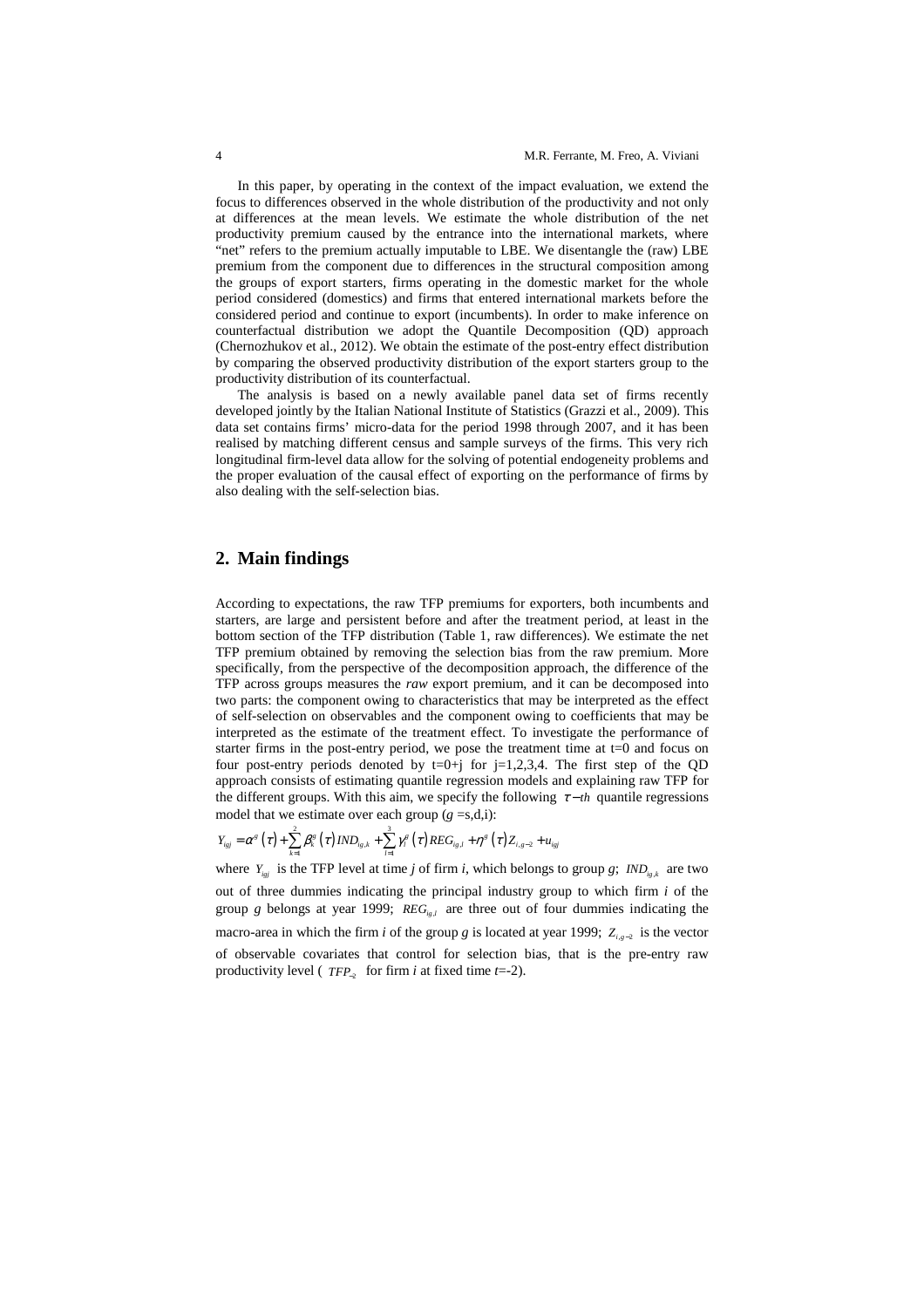The post-entry effect of exporting on productivity... 3

The second step consists of estimating the net TFP through the QD approach, that is, of removing the selection bias due to different group compositions observed before entry and to raw TFP pre-entry levels. Results of the decomposition are reported in Table 1 (net differences). The estimated net TFP premiums of starters versus domestic firms are positive over the post entry-period in the first half of the distribution. At the same time, the net premiums of the starter firms in the higher half of the TFP distribution are null or negative (Figure 1). This suggests that, while TFPs of lower and medium performing starter firms overcome TFPs of lower and medium performing domestic firms, this does not occur for better performing firms. With regards to the level of the estimated net TFP premiums of starters versus incumbents, they are negative for low, medium and high performing firms. In addition to the levels of the net TFP, it is also important to understand how these premiums evolve during the post-entry periods. This may be usefully captured by jointly considering empirical evidences from Figures 1 and 2 in two directions. On the one hand, net premiums of starter with respect to domestic firms along the post-entry period are quite stable, the only exception being the fall in period  $t=+3$ . On the other, the dynamics of net premiums of starters with respect to incumbent firms is positive. Thus, the negative gap of starters tends to decline and becomes null either at time  $t=+3$  for the comparison that entails lower performing firms, at time  $t=+4$ for the comparison that entails medium performing firms or suddenly at time  $t=+2$  for the comparison that entails higher performing firms.

An initial conclusion is that starters, during the post-entry periods, increase their TFPs more than incumbents but do not increase their TFPs more than domestics.

**Table 1** Decomposition of the TFP level

| <b>TFP</b>              | Raw differences            |           |                  |           |          |           | Net differences (coefficients) |    |          |     |          |        |  |
|-------------------------|----------------------------|-----------|------------------|-----------|----------|-----------|--------------------------------|----|----------|-----|----------|--------|--|
| time                    | $q=0.2$                    |           | $q=0.5$          |           | $q=0.8$  |           | $q=0.2$                        |    | $q=0.5$  |     | $q=0.8$  |        |  |
|                         | Incumbents vs. Domestics   |           |                  |           |          |           |                                |    |          |     |          |        |  |
| $-1$                    | 0.315                      | $\approx$ | 0.289            | **        | 0.292    | **        | 0.077                          |    | 0.069    | **  | 0.071    | $\ast$ |  |
| $\overline{0}$          | 0.364                      | **        | 0.318            | **        | 0.334    | #         | 0.132                          | ** | 0.124    | **  | 0.140    | **     |  |
| 1                       | 0.366                      | **        | 0.281            | **        | 0.261    | #         | 0.123                          | ** | 0.079    |     | 0.059    |        |  |
| $\mathbf{2}$            | 0.353                      | $* *$     | 0.264            | **        | 0.209    | #         | 0.126                          | #  | 0.062    |     | 0.017    |        |  |
| 3                       | 0.212                      | **        | 0.189            | **        | 0.129    | #         | 0.102                          |    | 0.039    |     | $-0.039$ |        |  |
| 4                       | 0.238                      | **        | 0.215            | **        | 0.155    | $**$      | 0.086                          |    | 0.054    |     | 0.037    |        |  |
| Starters vs. Domestics  |                            |           |                  |           |          |           |                                |    |          |     |          |        |  |
| $-1$                    | 0.155                      | $\approx$ | 0.161            | **        | 0.177    | $\approx$ | 0.037                          |    | 0.036    |     | 0.018    |        |  |
| $\mathbf{0}$            | 0.237                      | $* *$     | 0.193            | **        | 0.221    | #         | 0.100                          | #  | 0.073    |     | 0.081    |        |  |
| 1                       | 0.199                      | **        | 0.146            | **        | 0.153    | #         | 0.067                          |    | 0.029    |     | 0.014    |        |  |
| $\mathfrak{2}$          | 0.205                      | **        | 0.157            | **        | 0.115    |           | 0.086                          |    | 0.043    |     | $-0.007$ |        |  |
| 3                       | 0.102                      |           | 0.084            | *         | 0.047    |           | 0.051                          |    | 0.004    |     | $-0.053$ |        |  |
| $\overline{4}$          | 0.16                       | **        | 0.130            | **        | 0.055    |           | 0.078                          |    | 0.038    |     | $-0.011$ |        |  |
| Starters vs. Incumbents |                            |           |                  |           |          |           |                                |    |          |     |          |        |  |
| $-1$                    | $-0.160$                   | $***$     | $-0.128$         | **        | $-0.115$ | $\approx$ | $-0.032$                       |    | $-0.030$ | \$. | $-0.052$ |        |  |
| $\boldsymbol{0}$        | $-0.127$                   | **        | $-0.126$         | **        | $-0.113$ | #         | $-0.02$                        |    | $-0.037$ |     | $-0.054$ |        |  |
| 1                       | $-0.167$                   | **        | $-0.135$         | **        | $-0.108$ |           | $-0.075$                       | ** | $-0.055$ | **  | $-0.056$ |        |  |
| $\overline{2}$          | $-0.149$                   | **        | $-0.106$         | **        | $-0.094$ |           | $-0.07$                        |    | $-0.037$ |     | $-0.048$ |        |  |
| 3                       | $-0.111$                   | $* *$     | $-0.106$         | **        | $-0.081$ |           | $-0.034$                       |    | $-0.039$ |     | $-0.037$ |        |  |
| 4<br>○ * **             | $-0.078$<br>$\cdot$ $\sim$ |           | $-0.085$<br>0000 | **<br>100 | $-0.100$ | $* *$     | $-0.004$                       |    | $-0.018$ |     | $-0.058$ |        |  |

significant at 90, 95 and 99 per cent, standard errors in brackets.